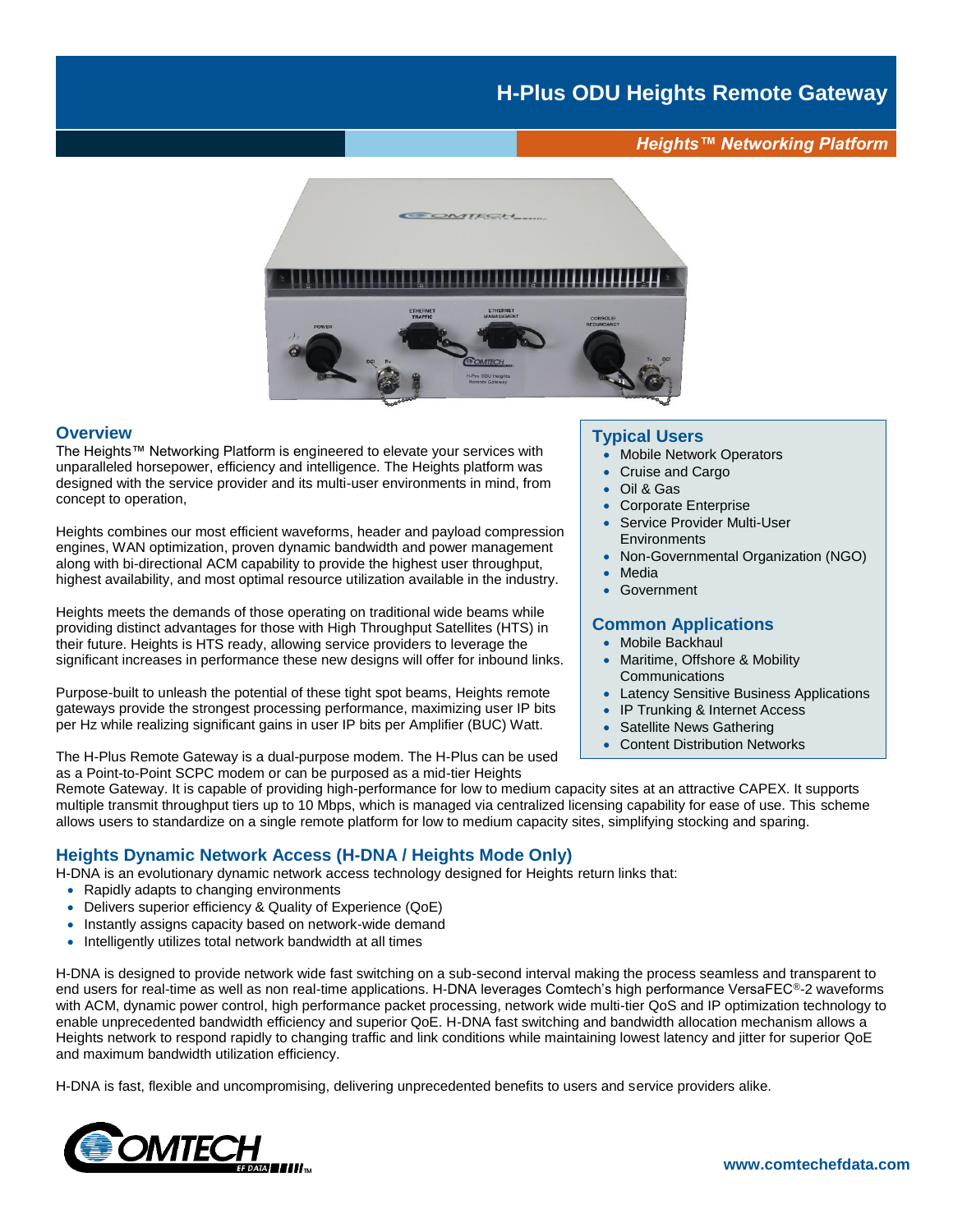# **SCPC Mode of Operation**

The H-Plus can be used as a Heights Remote Gateway or a true SCPC point-to-point modem and is interoperable with another H-Plus or Comtech's award-winning SCPC modems such as the CDM-625, CDM-625A and CDM-425 modems. This is very beneficial for users who anticipate growing their network or need more flexibility or don't have access to a Heights Hub.

- Start a smaller SCPC network and transition to Heights; re-purpose all existing SCPC modems and retain your investment
- Transition to Heights without having to re-visit remote sites (over the air conversion to/from SCPC & Heights)
- Transition from Heights to SCPC in a mobility environment where a Heights Hub may not be available or financially practical

#### **Unparalleled Remote Horsepower**

H-Plus incorporates unparalleled processing power enabling high efficiency and throughput with multi-layer optimization. The increased EIRP and G/T performance of new HTS spacecraft allows for significantly higher throughput. However, this increased throughput cannot be met if the underlying packet processing is not able to keep up with the increased traffic flow. The quad-core processor in H-Plus can support the most demanding user applications in a HTS environment enabling service providers to take full advantage of the potential of these new HTS designs and grow service levels as end users' demands grow.

# **WAN Optimization and GPRS Tunneling Protocol (GTP) Mobile User Data Traffic Optimization (Heights Mode Only)**

Heights Remote Gateways incorporate embedded WAN optimization for Internet Traffic and GTP traffic Optimization. GTP is used in mobile networks on 3G IuPS, 3G IuH and LTE S1 interfaces. Mobile subscriber traffic is encapsulated within an IP/UDP/GTP tunnel. Heights remote incorporate embedded GTP traffic optimization which allows for optimization of the mobile subscriber traffic within the GTP tunnel, improving user Quality of Experience (QoE) through greater throughput and faster response time, and rendering the Mobile Network more efficient.

Heights WAN and GTP optimization provide TCP acceleration, based on Comtech's patented TurboStream Performance Enhancement Protocol (PEP). TurboStream mitigates TCP performance issues across long delay links through intelligent implementations of scalable WAN TCP windows, and traffic multiplexing of LAN TCP sessions into persistent WAN TCP sessions. This process greatly reduces "time to first byte", which means that the traffic starts flowing much faster than it would otherwise, and also enables traffic to ramp up to levels which would not be otherwise possible over long latency VSAT links.

Heights WAN and GTP optimization incorporate remote DNS caching enabling remote users' web browsers to quickly resolve Host names to IP addresses locally, once again speeding up the "time to first byte". Without local DNS caching, all DNS inquiries would have to traverse the VSAT link leading to longer delays before traffic starts actually flowing.

Heights WAN and GTP optimization also support image smoothing, thereby reducing the amount of data that needs to traverse the satellite link. Image smoothing also speeds up the time to download the webpages.

WAN and GTP optimization requires the FX Series at the hub. WAN optimization and GTP optimization is fully integrated with network wide multi-tier QoS, ACM and IP optimization for maximum performance and efficiency.

# **Seamless Bridge Point-to-Multipoint (BPM) Mode or Routed Mode (Heights Mode Only)**

In addition to routed mode, the Heights Networking Platform supports BPM mode for true layer 2 operation enabling seamless integration with service provider network. A Heights network operating in BPM mode can be viewed as an Ethernet switch supporting VLAN and MPLS while benefiting from bi-directional IP optimization, network wide multi-tier QoS, ACM and dynamic bandwidth management. H-Plus includes extensive VLAN support including VLAN Access mode, trunk mode and QinQ. In BPM mode, H-Plus supports traffic classification and QoS by VLAN ID as well as MPLS Traffic Class Field (formerly referred to as EXP bits).

# **Global IP Roaming (Heights Mode Only)**

An embedded mobility controller in H-Plus enables a satellite terminal on-board a mobile platform to seamlessly transition between satellite beams or hub coverage with minimal service interruption. The embedded mobility controller interfaces with the Antenna Control Unit (ACU), maintains satellite footprint maps and initiates beam switching and handoff as the vessel moves through the satellite footprint. It offers a common management interface for the mobility server and the ACU by providing a set of commands, information, interfaces and status queries.

#### **Benefits**

- High throughput capabilities support increasing end user traffic demands
- Multiple throughput tiers managed by centralized software licensing simplify stocking and sparing
- Future-proof design allows remote gateways to take advantage of significant throughput increase potential of new HTS designs • High performance waveforms combined with multi-layer optimization delivers the highest user IP bits per Hz, as well as highest
- user IP bits per Amplifier (BUC) Watt, minimizing Total Cost of Ownership (TCO) over network life
- Seamless Bridge Point-to-Multipoint (BPM) mode provides seamless integration with service provider network
- Extensive VLAN support enabling traffic separation for multi-user environments
- GTP and WAN Optimization improves user experience for web applications while saving bandwidth
- Embedded mobility controller enables global roaming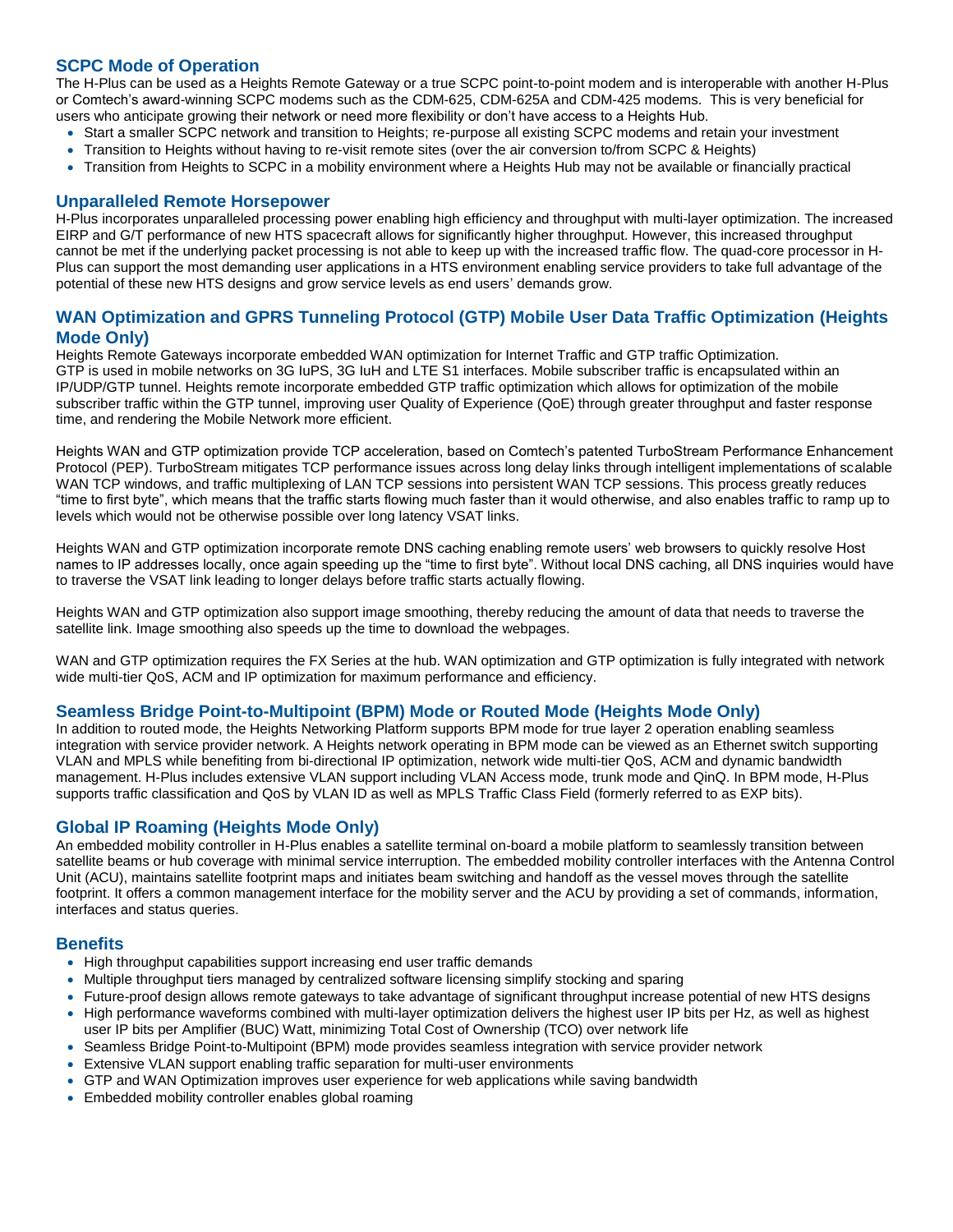# **Heights Mode Specifications**

# **Transmit**

| Data Rate Tiers                | Up to 10 Mbps (Software license<br>centrally managed)                                                                                           |
|--------------------------------|-------------------------------------------------------------------------------------------------------------------------------------------------|
| Symbol Rate                    | Up to 8 Msps<br>Minimum symbol rate is 42.3 ksps<br>for BPSK/QPSK, 60 ksps for<br>8-ARY, 100 ksps for 16-ARY,<br>250 ksps for 32-ARY modulation |
| <b>FEC</b>                     | VersaFEC-2                                                                                                                                      |
| Modulation                     | BPSK, QPSK, 8-ARY, 16-ARY,<br>32-ARY                                                                                                            |
| <b>Transmit Filter Rolloff</b> | 5%, 10%, 15%, 20%, 25%, 35%                                                                                                                     |
| <b>Return ACM</b>              | Yes                                                                                                                                             |

## **Receive**

| Data Rate             | Up to 100 Mbps to a single H-Plus |
|-----------------------|-----------------------------------|
|                       | remote                            |
| Symbol Rate           | 1 – 150 Msps (shared outbound)    |
| <b>FEC</b>            | DVB-S2X & Comtech Efficiency      |
|                       | Boost (EB)                        |
| Demodulation          | QPSK, 8PSK, 16APSK, 32APSK,       |
|                       | 64APSK, 128APSK, 256APSK          |
| <b>Filter Rolloff</b> | 5%, 10%, 15%, 20%, 25%, 35%       |
| Outbound ACM          | Yes                               |
|                       |                                   |
| Packets ner Second    |                                   |

| <b>Packets per Second</b><br>Aggregate PPS<br>$(TX+RX)$ | > 35.000 |
|---------------------------------------------------------|----------|
| <b>Gigabit Ethernet</b><br><b>Traffic Port</b>          |          |

# *Modulator Specifications*

950 to 2150 MHz L-Band, 100 Hz frequency resolution

# **SCPC Specifications**

| Transmit                       |                                                                                                                                                                                                                  |
|--------------------------------|------------------------------------------------------------------------------------------------------------------------------------------------------------------------------------------------------------------|
| Data Rate                      | VersaFEC-2: 41.4 kbps to 10<br>Mbps<br>DVB-S2X: 480 kbps to 130 Mbps<br>(Software Licensed)                                                                                                                      |
| Symbol Rate                    | VersaFEC-2: Up to 8 Msps<br>Minimum symbol rate is 42.3 ksps<br>for BPSK/QPSK, 60 ksps for<br>8-ARY, 100 ksps for 16-ARY,<br>250 ksps for 32-ARY modulation<br>DVB-S2X: 1Msps - 30Msps for all<br><b>MODCODS</b> |
| <b>FEC</b>                     | VersaFEC-2 & DVB-S2X                                                                                                                                                                                             |
| Modulation                     | VersaFEC-2: BPSK, QPSK, 8-<br>ARY, 16-ARY, 32-ARY<br>DVBS2X: QPSK, 8PSK, 16APSK,<br>32APSK, 64APSK, 128APSK,<br>256APSK                                                                                          |
| <b>Transmit Filter Rolloff</b> | 5%, 10%, 15%, 20%, 25%, 35%                                                                                                                                                                                      |
| Return ACM                     | Yes                                                                                                                                                                                                              |

| <b>Frequency Stability</b>        | $\pm$ 0.06 ppm ( $\pm$ 6 x 10-8), 0 to 50 °C<br>(32 to 122°F) |
|-----------------------------------|---------------------------------------------------------------|
| <b>Frequency Reference</b>        | Internal                                                      |
| Harmonics and                     | Better than -55 dBc/4 kHz                                     |
| <b>Spurious</b>                   | (typically $<$ -60 dBc/4KHz)                                  |
|                                   | Measured from Fo +/- 300 MHz                                  |
| <b>BUC Reference</b>              | Via TX IF center conductor, 10.0                              |
| (10 MHz)                          | MHz $\pm$ 0.06 ppm, selectable on/off,                        |
|                                   | 0.0 dBm $\pm$ 3 dB                                            |
| <b>BUC Power Supply</b>           | 24 VDC, 4.17 Amps max., 90 W @                                |
| (HW Option)                       | $50^{\circ}$ C                                                |
|                                   | 48 VDC, 3.125 Amps max., 150 W                                |
|                                   | @ 50°C                                                        |
|                                   | Supplied through TX IF center                                 |
|                                   | conductor and selectable on/off via                           |
|                                   | M&C control                                                   |
|                                   |                                                               |
|                                   |                                                               |
| <b>Demodulator Specifications</b> |                                                               |
| <b>Operating Frequency</b>        | 950 to 2150 MHz L-Band, 100 Hz                                |
|                                   | frequency resolution                                          |
| Input Power Range,                | -60 dBm + 10 log (symbol rate in Msps)                        |
| <b>Desired Carrier</b>            | to $-25$ dBm                                                  |
| Absolute Maximum,                 | $-10$ dBm                                                     |
| No Damage                         |                                                               |
| <b>Acquisition Range</b>          | $+/- 100$ kHz                                                 |
| <b>Adaptive Equalizer</b>         | Corrects up to 3 dB tilt                                      |
| <b>LNB Reference</b>              | Via RX IF center conductor, 10.0 MHz                          |
| (10 MHz)                          | $\pm 0.06$ ppm                                                |
|                                   | Selectable on/off, $-3.0$ dBm $\pm 3$ dB                      |
| <b>LNB Voltage</b>                | Selectable on/off, 13 VDC, 18 VDC                             |
| <b>LNB Current</b>                | 500 mA, maximum                                               |
| <b>Monitor Functions</b>          | Es/No estimate, receive signal level,<br>frequency offset     |

| Receive                                        |                                                                                                                                                                                                                 |
|------------------------------------------------|-----------------------------------------------------------------------------------------------------------------------------------------------------------------------------------------------------------------|
| Data Rate                                      | VersaFEC-2: 41.4 kbps to 10<br>Mbps<br>DVB-S2X: 480 kbps to 130 Mbps                                                                                                                                            |
|                                                | (Software Licensed)                                                                                                                                                                                             |
| Symbol Rate                                    | VersaFEC-2: Up to 8 Msps<br>Minimum symbol rate is 42.3 ksps<br>for BPSK/QPSK, 60 ksps for<br>8-ARY, 100 ksps for 16-ARY,<br>250 ksps for 32-ARY modulation<br>DVB-S2X: 1Msps -30Msps for all<br><b>MODCODS</b> |
| <b>FFC</b>                                     | VersaFFC-2 & DVB-S2X                                                                                                                                                                                            |
| Demodulation                                   | VersaFEC-2: BPSK, QPSK, 8-<br>ARY, 16-ARY, 32-ARY<br>DVBS2X: QPSK, 8PSK, 16APSK,<br>32APSK, 64APSK, 128APSK,<br>256APSK                                                                                         |
| <b>Filter Rolloff</b>                          | 5%, 10%, 15%, 20%, 25%, 35%                                                                                                                                                                                     |
| Outbound ACM                                   | Yes                                                                                                                                                                                                             |
| <b>Packets per Second</b>                      |                                                                                                                                                                                                                 |
| Aggregate PPS<br>(TX+RX)                       | > 35,000                                                                                                                                                                                                        |
| <b>Gigabit Ethernet</b><br><b>Traffic Port</b> | 1                                                                                                                                                                                                               |